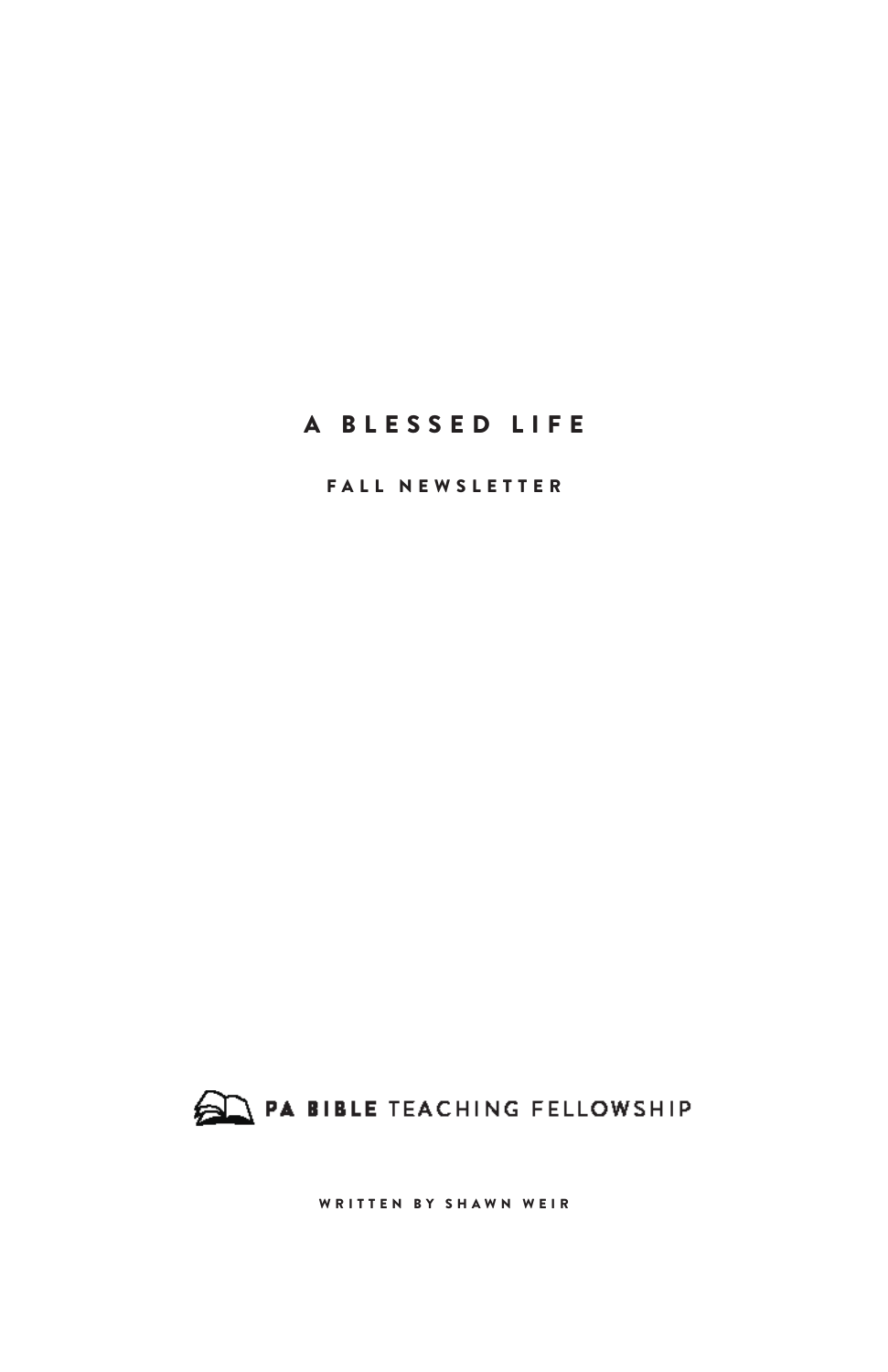The book of Psalms is a treasure trove well worth delving deep within. It is perhaps the most human book of the Bible, as it reveals how human life can be lived well. Psalms is honest: the human condition is complex. Each of us is unique. Each of our lives will present individual challenges. Psalms shows us that our God understands. Our God intimately cares for us. Our God is always present. Our God is always good. Here in the very first Psalm, He shows unto us how we as humans can be truly happy.

#### PSALM 1:1

Blessed is the man that walketh not in the counsel of the ungodly, nor standeth in the way of sinners, nor sitteth in the seat of the scornful.

The word for "blessed" in this verse is actually plural in a way often used in Hebrew as an interjection, and could be rightly translated as, "oh how happy!" Who doesn't want to be happy? All seek after it and the want for it influences everything we do along the path of life. How wonderful that God in His wisdom in the opening Psalm reveals to man the great "secret" to happiness, so that His people don't need to look far in our own individual pursuits of happiness.

Psalm 1 reveals that happiness comes as a result of making godly choices. The good in life comes from God and continually choosing His way. They are not the product of random chance or coincidental good fortunes. In fact, we can see this Psalm spilt in half structurally where verses  $1 - 3$ show the prosperous way of the righteous and verses  $4 - 6$  reveal the perishing way of the wicked. Blessedness or misery in life comes out of the decisions that we make to walk the way of the world or the way of the Word.

Interestingly, it starts explaining this happiness as a result of choosing not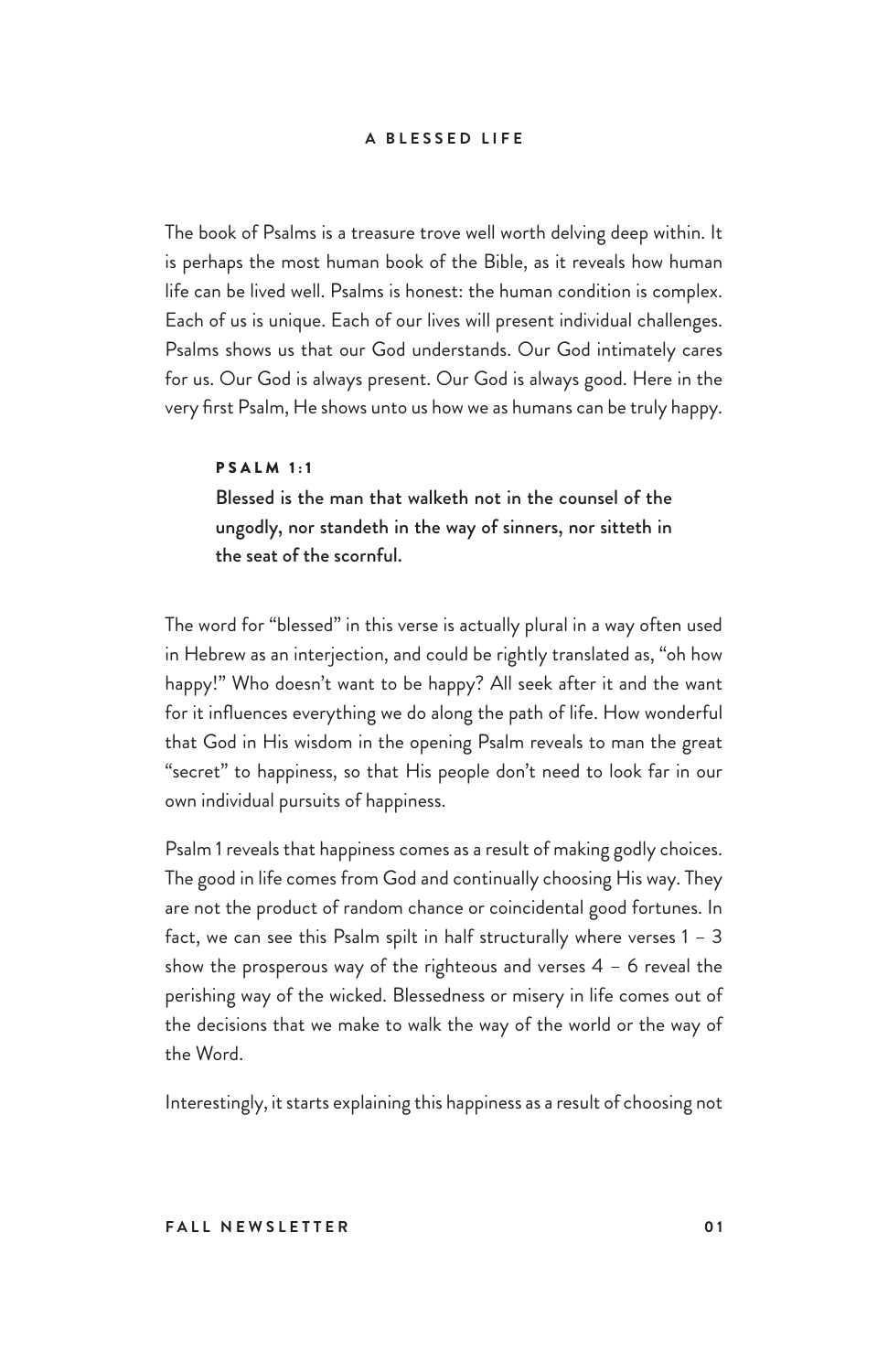to do some things. Often in this world, we hear explanations of happiness as being unrestrained, with no boundary lines, and everything permitted. The Bible teaches much of the opposite. Titus 2 explains that the grace of God trains "us to renounce ungodliness and worldly passions." God's grace teaches us to say "no" to wicked things. The repeating phrase through the Ten Commandments is "you shall not." In fact, in the garden itself, the crucial command to man was regarding the one tree of which "you shall not eat." The many "nots" of the Bible aren't a result of being overly focused on the negative, but because choosing what to do often includes what not to do. God's ways are right. The world's ways are wrong. We need to be able to clearly see and know the difference.

## WE WILL BE MOST FULFILLED, SATISFIED, AND YES, EVEN HAPPY FOLLOWING GOD'S WAY.

This blessed man is aware of a way he will not walk, a path he will not stand in, and a seat he will not sit in. Denying those things has not left his life empty and without pursuits. The next verse shows us how full his days and nights are with delight and activity.

## PSALM 1:2

But his delight is in the law of the LORD; and in his law doth he meditate day and night.

Notice both here: delight, and meditation. One is a response, the other takes work and involves the will. Delight is a response of the heart to the beauty and value of something - in this case, to God's Word. A delight is something that gives pleasure out of a fulfilled desire.

In contrast, meditation involves careful, directed, and persistent thought. It is a purposeful effort. The meditation of God's revealed Word done well should serve to strengthen and sustain the delight of it. After all, as our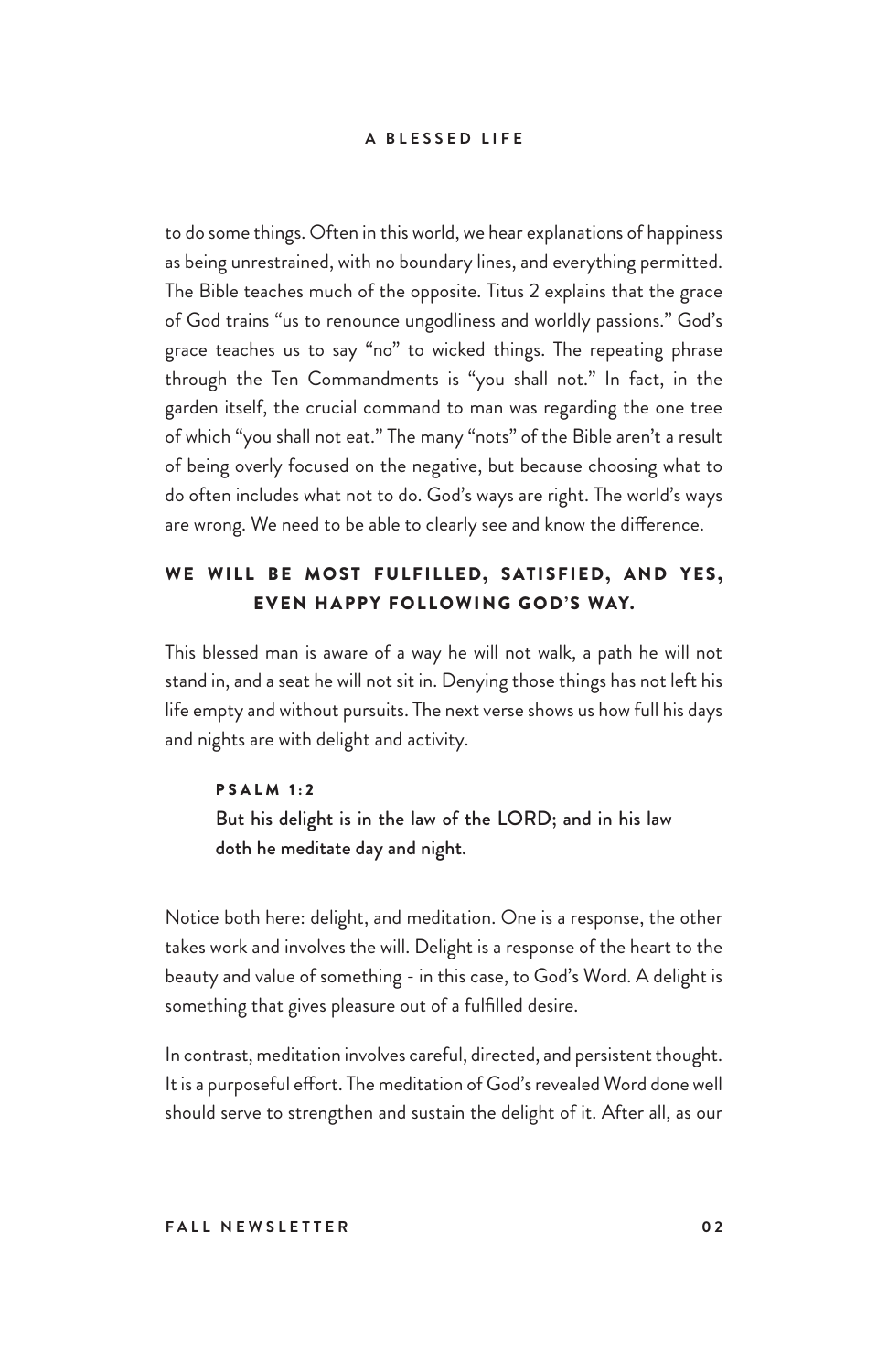Lord explained, part of the greatest commandment is to love the LORD thy God with all your mind (Matthew 22:37): by implication, this means with the deliberate exercise of your mind. You're loving God by applied thought and consideration, with time spent in critical contemplation; pondering Him and His truth.

## GOD DOESN'T WANT US TO BE UNTHINKING IN OUR LOVE FOR HIM AND HIS WORD.

Meditation during the day and the night allows the Word to penetrate our minds, hearts, and wills more deeply. This means an applied effort to not only read the Scriptures but to take the time to consider their application in life. This sends our roots down deep, taking in more and more of the life-giving water of the Word and finding daily nourishment to grow. The next verse explains the lasting effect of making that continual choice.

## PSALM 1:3

And he shall be like a tree planted by the rivers of water, that bringeth forth his fruit in his season; his leaf also shall not wither; and whatsoever he doeth shall prosper.

Meditation during the day and the night allows the Word to penetrate As we see, this planting is not a mistake. Day after day choices towards God, His Word, and His way have settled this happy man's life to take root there. There is contentment in his life. It's not difficult to trace God's good hand and His good graces all over this life.

He is like a strong and stable tree drinking deeply from a continual source of water. His life is without dryness and bears good fruit as a result of his continual nourishment. It's not that his life is without troubles, but because of his daily choices towards God and His Word, even challenging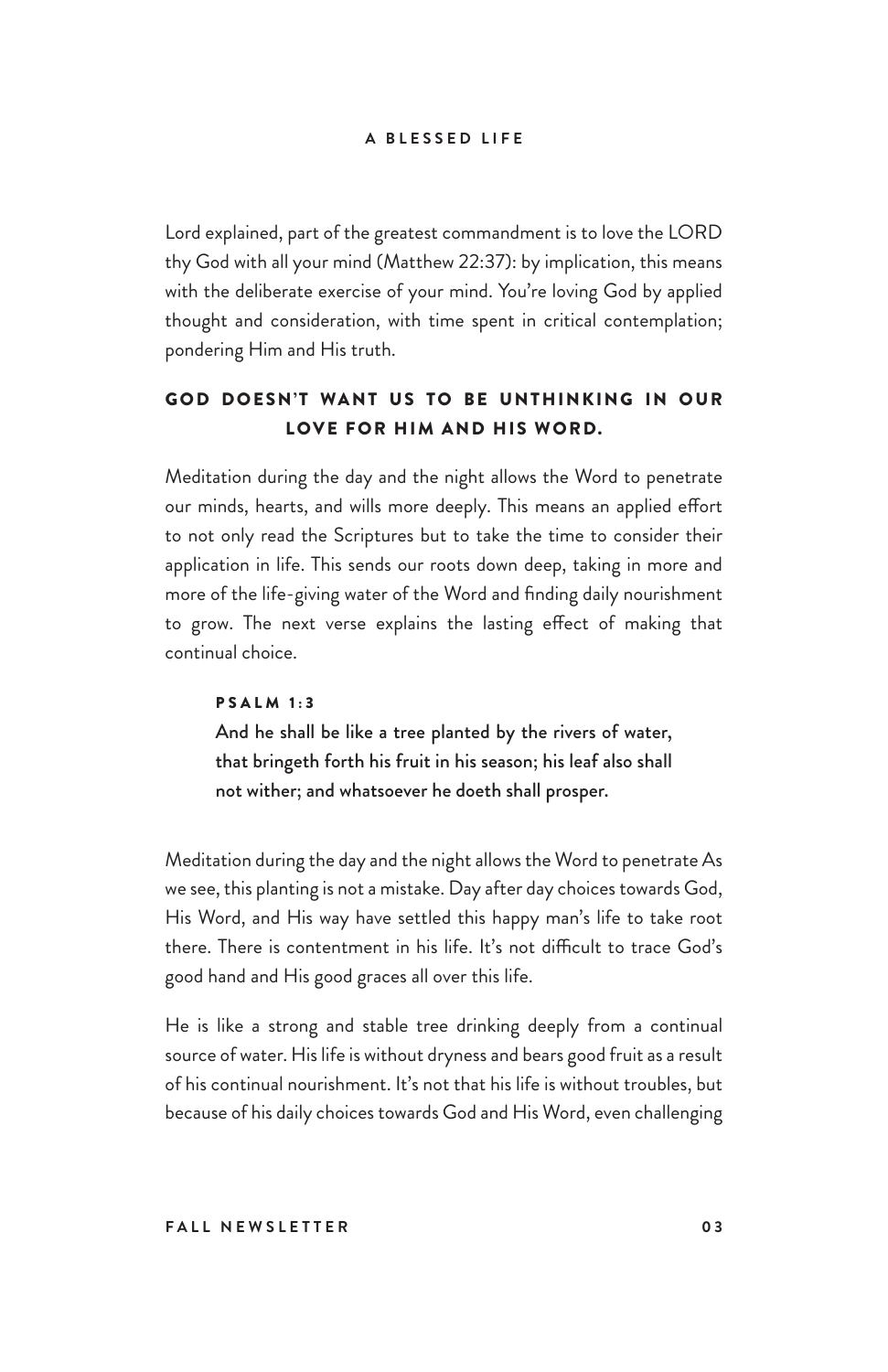circumstances bring forth prosperous things. The seasons of heat still come, but trust in the LORD means his leaves stay green even in times of drought. ( Jeremiah 17:7 – 8) This is how Psalm 1 reveals the ideal picture of human existence:

## BLESSED BY GOD, SEEKING HIM DAILY, DELIGHTING IN HIS WORD, MEDITATING ON IT CONTINUALLY, ALWAYS NOURISHED, BEARING GOOD FRUIT, AND FLOURISHING WITH LIFE IN ALL SEASONS.

Oh, how happy is this man! However, there is another way to choose in life with a direction and results in quite the opposite. Happiness is certainly not a byproduct of this path. The next verse shows us that in contrast to the godly, the wicked are compared to a plant also…

#### PSALM 1:4

The ungodly are not so: but are like the chaff which the wind driveth away.

While the life of the righteous was likened to a stable, nourished, and prosperous tree, the life of the ungodly are compared to chaff. Chaff is the useless shell around a kernel of grain, which much like the husk on an ear of corn, must be stripped away before the grain can be ground into flour. A frequent method in the lands and times of the Bible to separate the chaff from grain was by throwing a scoopful into the air and letting the wind carry it away. This is how intrinsically worthless, lacking in substance, and easily blown away the ungodly are.

As much as we saw the happiness, delighting, meditating, and planting of the righteous life was not by happenstance, the way of the wicked is not by accident either. Choices are made to live according to the world's words and not God's way. The problem with deception is that it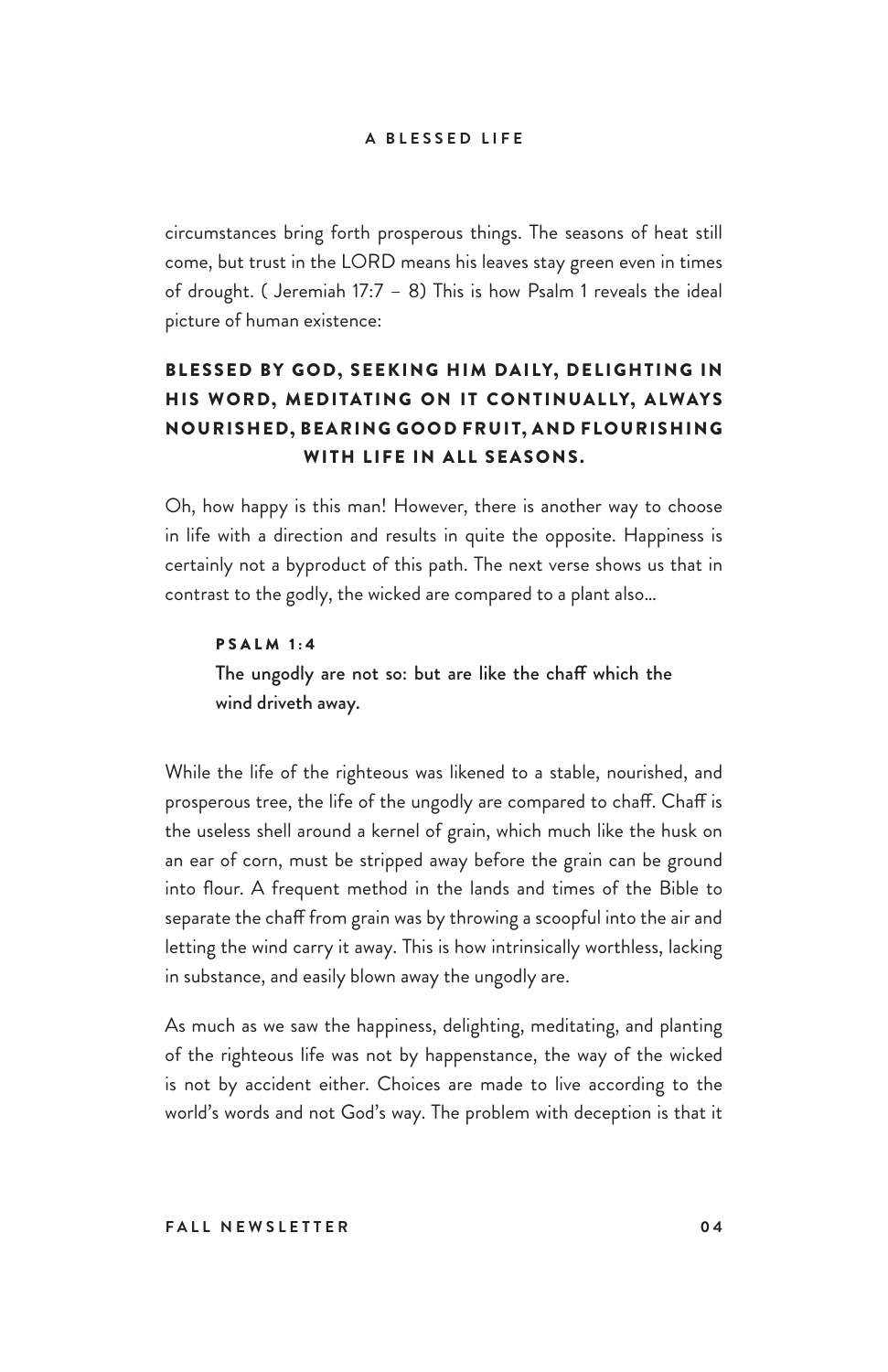is so deceptive and the god of this world dresses the course of this world to look like the right way(Ephesians 2:2). So at times, the wicked way appears to be the path of happiness, fulfillment, and prosperity (see the honest challenge of this in Psalm 73). However, Psalm 1 helps us clearly see the prosperity of the wicked is only fleeting - like chaff blown away by the wind.

## BE THE TREE, NOT THE CHAFF.

Additionally, the way of the ungodly is not the easier way. Let's consider a few proverbs:

#### PROVERBS 4:19

The way of the wicked is as darkness: they know not at what they stumble.

## **PROVERBS 13:6**

Righteousness keepeth him that is upright in the way: but wickedness overthroweth the sinner.

#### PROVERBS 13:15

Good understanding giveth favour: but the way of transgressors is hard.

Don't be deceived. A darkened path leads to stumbling. Wickedness will be the overthrow of the sinful. The way of transgression isn't easier, it's hard. Rebelling against God will always be the more difficult path. Sin does not satisfy, vain deceits have no real reward, and as we move on to the last verses of Psalm 1 we see their ultimate end.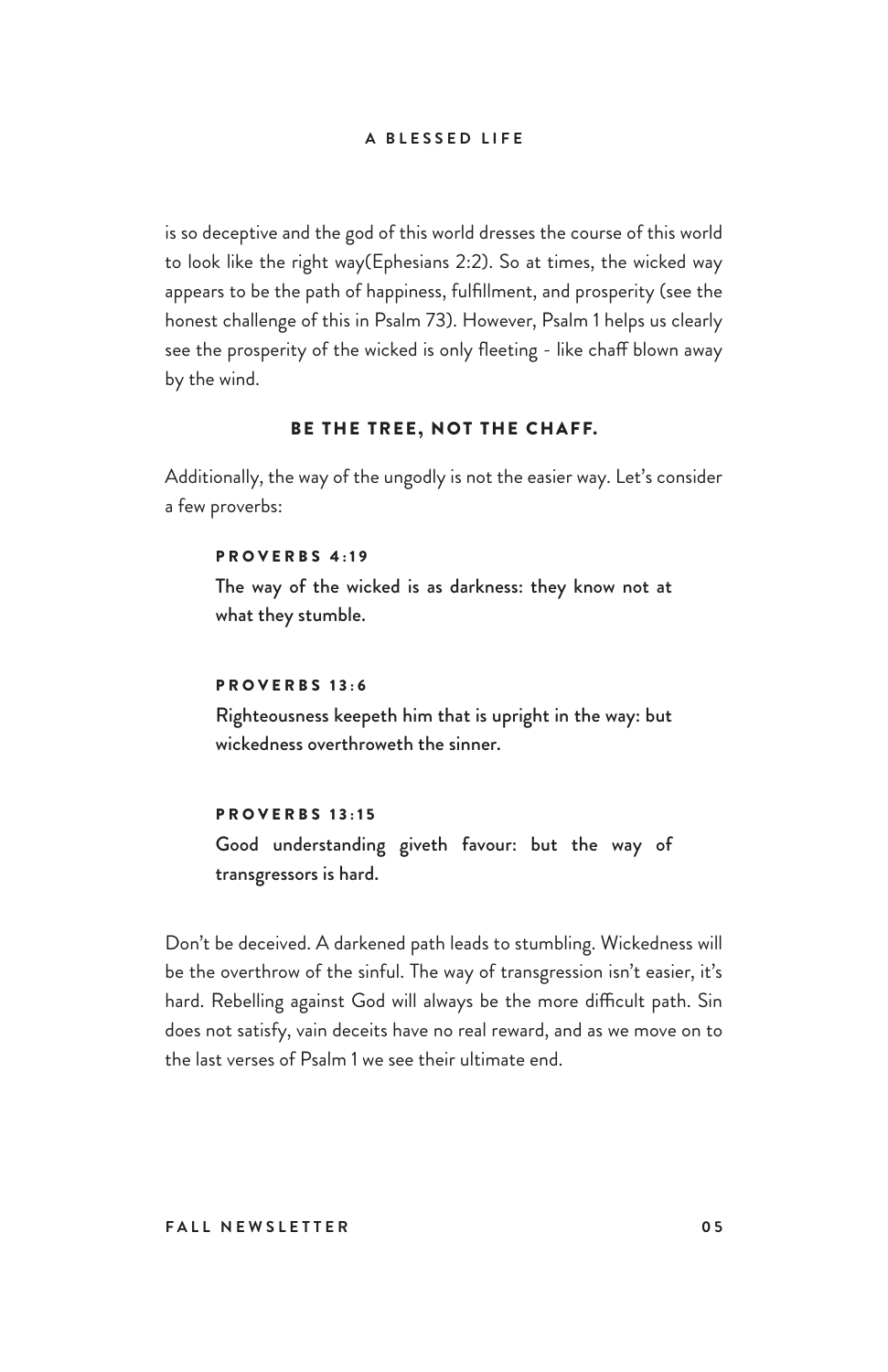## PSALM 1:5-6

Therefore the ungodly shall not stand in the judgment, nor sinners in the congregation of the righteous. For the LORD knoweth the way of the righteous: but the way of the ungodly shall perish. .

The judgment of verse 5 is referring to the final judgment of men before God. One humbling truth that every created being must be sober to is that they have a creator and will all be ultimately accountable unto Him. As Solomon well concluded, the whole duty of man is to fear God and keep his commandments because "God shall bring every work into judgment, with every secret thing, whether it be good, or whether it be evil." (Ecclesiastes 12:13-14) The ungodly will not be able to maintain their cause before God. They will be found lacking on the day of judgment.

## THE UNGODLY WAY MAY SEEM THE MORE COMFORTABLE CHOICE AND THE MORE POPULAR PATH, BUT THE INEVITABLE END IS PERISHING.

These may seem to be hard sayings at the end of Psalm 1. The lines are drawn very sharply. The outcomes are diametrically opposite. The Bible reveals there are only the righteous and the wicked. There is no middle territory. God knows (watches over or looks after) the way of the one and the way of the other will perish. However, in light of how complex human life can seem, how helpful for the leading Psalm to distill the intricacy down to ultimately one of two choices: the prosperous way of the righteous or the perishing way of the wicked

This is how the Psalm concludes with the reader left pondering the two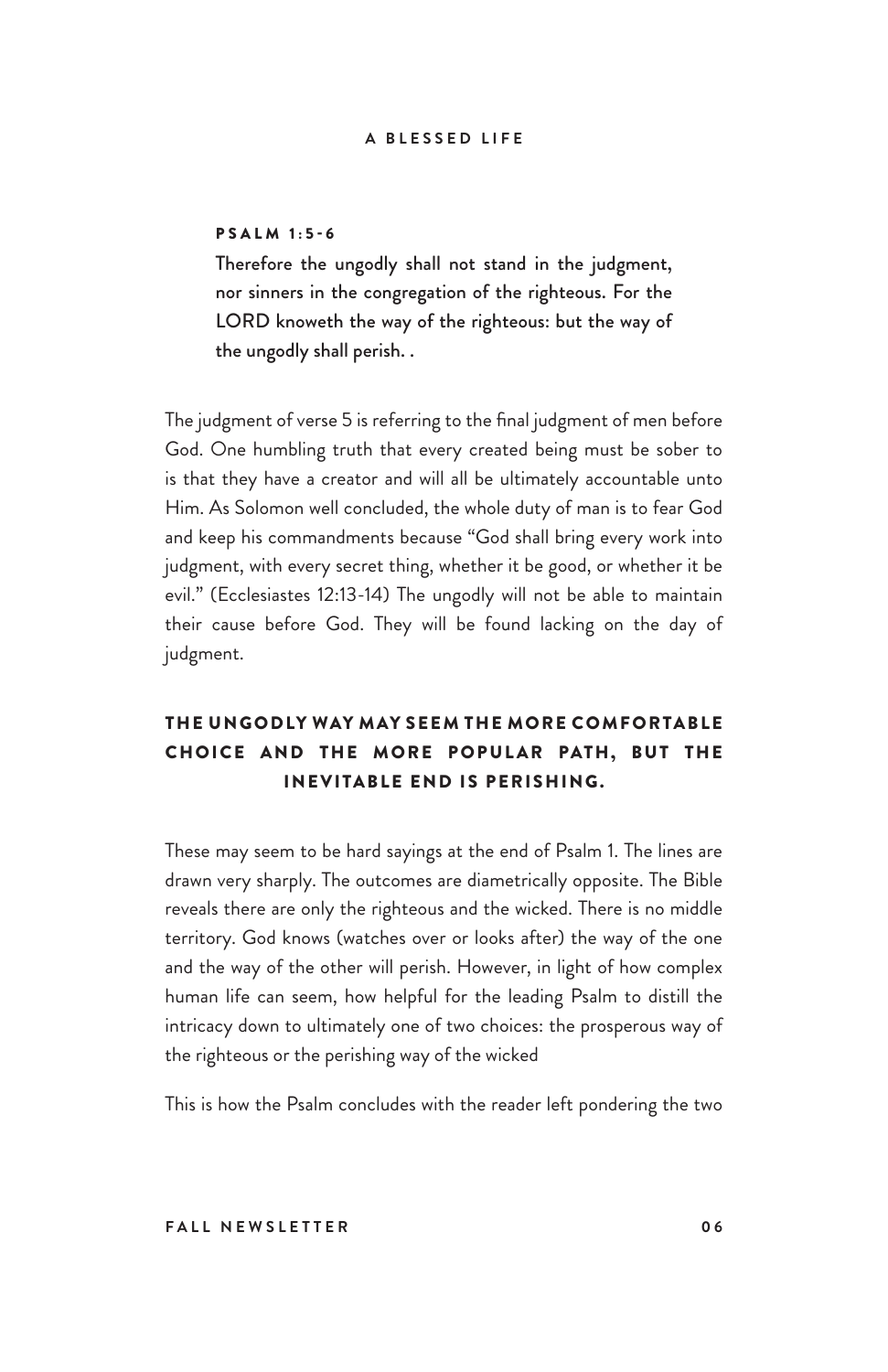paths. Though the rest of Psalms; (and certainly the rest of the Bible) adds more depth and detail, they add no more options. As much as God cares well for the righteous, God will also be the one to justly deal with wickedness. Psalm 1 clearly shows the end of both the righteous and the wicked are because of their own deliberate choices.

I would be remiss at this moment to not mention God's desire for all men to choose:

## ISAIAH 55:7

Let the wicked forsake his way, and the unrighteous man his thoughts: and let him return unto the LORD, and he will have mercy upon him; and to our God, for he will abundantly pardon.

## PROVERBS 28:13

He that covereth his sins shall not prosper: but whoso confesseth and forsaketh them shall have mercy.

### PSALM 25:7 - 8

Remember not the sins of my youth, nor my transgressions: according to thy mercy remember thou me for thy goodness' sake, O LORD. Good and upright is the LORD: therefore will he teach sinners in the way.

This has always been God's kind heart towards mankind because in truth all humans are wicked and sinful. No man on his own is truly righteous. (Romans 3:10) All have sinned and fallen short of the glory of God (Romans 3:23), but God's Son - Jesus Christ came to save sinners. (1 Timothy 1:15) At the cross of Calvary God's righteous servant, who knew no sin, gave himself as sacrifice for sin so that we might be made the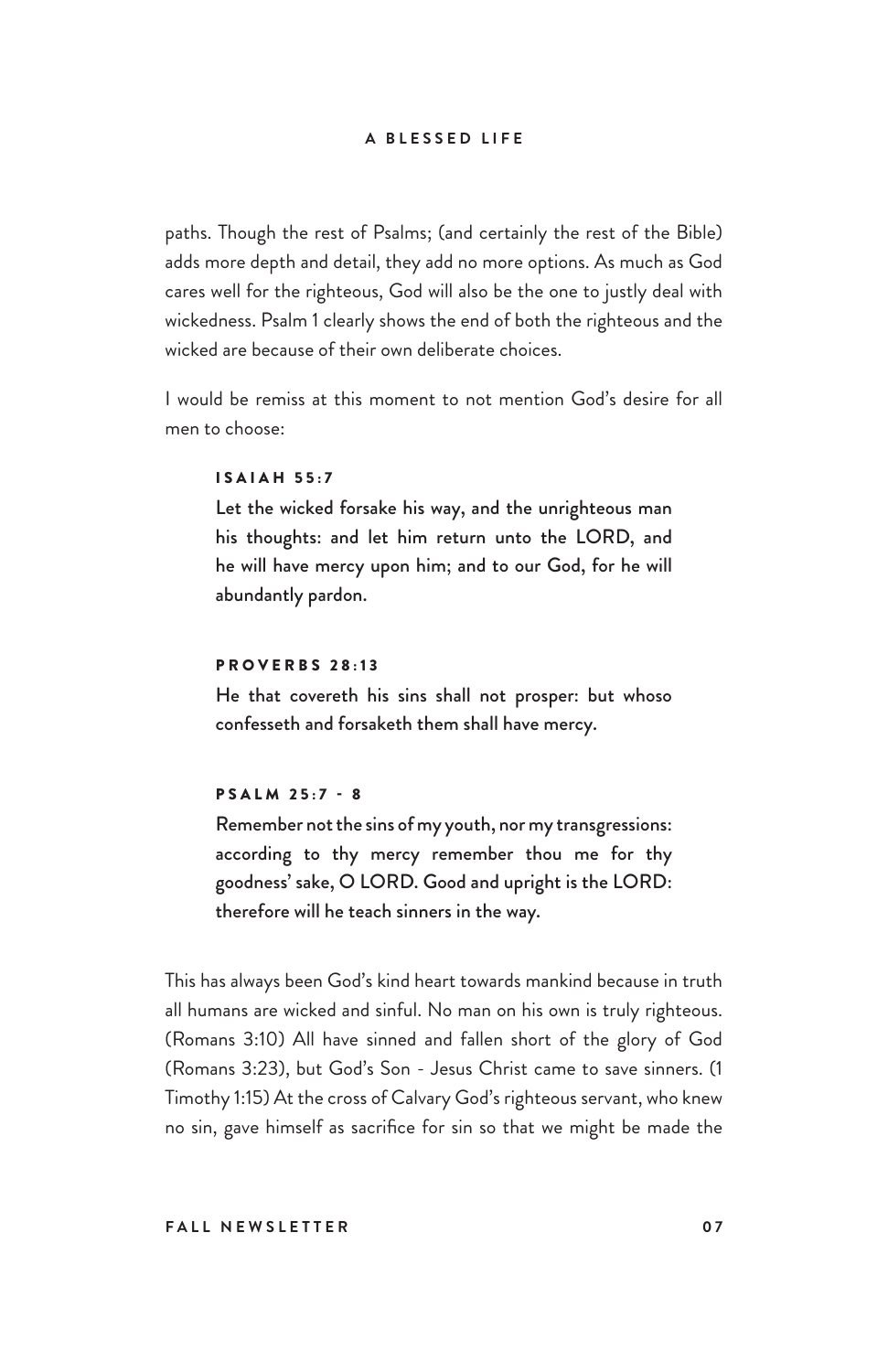righteousness of God in him. (2 Corinthians 5:21) The confidence of the righteous is not in strict justice but in God's great grace and mercy shown toward us in Jesus Christ.

## THE CHRISTIAN STANDS IN RIGHTEOUSNESS, NOT BECAUSE OF THE RIGHTEOUS WORKS THAT HE HAS DONE, OR THE RIGHTEOUS PATH THAT HE HAS KEPT, BUT BECAUSE OF THE RIGHTEOUS SACRIFICE THAT WAS OFFERED ON HIS BEHALF.

The truth of this gospel reveals that God doesn't want the ungodly to perish and be unable to stand in the judgment. He wants all men to be saved and to come unto the knowledge of the truth. (1 Timothy 2:4) His great love for all people was shown when He gave His only begotten Son, opening up the only way to become righteous, live righteously, and stand in righteousness in the judgment.

Again as Psalm 1 shows, people make one of two choices, but Jesus Christ came as the Savior of the world. (1 John 4:14) He blazed a path of life for us to follow in his steps and live unto righteousness. (1 Peter 2:21 - 24) Just as Psalm 1 showed us the great "secret" to happiness for every man, woman, and child is to choose the godly way and to not choose the ungodly. Delighting and meditating in the Word of God leads to a continuance along the path of righteousness. This is the simple way, pioneered for us by our Lord Jesus Christ, for all humans to grow strong, bear good fruit, and prosper in life.

## THE BLESSED LIFE IS ONE OF DEPENDENT DELIGHT IN DIVINE INSTRUCTION LEADING TO STABILITY, FRUITFULNESS, AND FELLOWSHIP WITH GOD NOW AND FOREVER.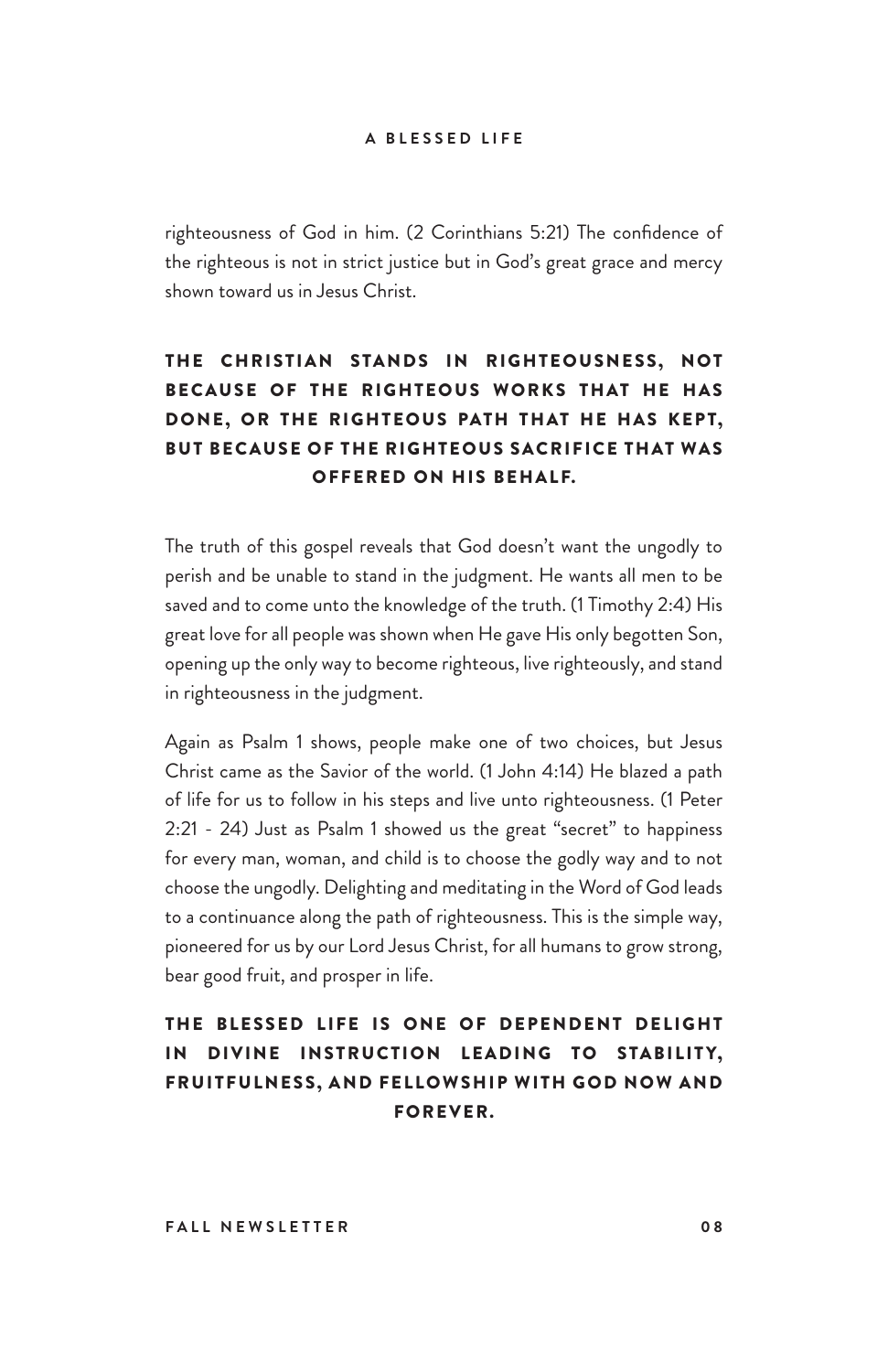At the time of this writing, we are coming to the close of what I trust will prove to be one of the strangest years in our lifetimes. I doubt any of us will miss 2020. As we look back on this year, it's not hard to list the many challenges and trials, but overwhelming and surpassing the hardships is God's abundant goodness to lead, care, and provide. Sure, many new dangers, toils, and snares arose this year, but don't fail to also see that through it all God was always good.

## DON'T ALLOW TEMPORARY ADVERSITIES TO CAST A GLOOMY SHADOW OVER ALL OF YOUR LIFE

## LIFE WITH GOD IS GOOD.

There have always been, and until our Lord returns there will always be trials and hardships, but in sum it is still an overwhelmingly good life because we have an exceedingly good God. Look through your Bible and see if you can find one individual who had an easy life. I'm sure you can name many who despite the heat still had a very blessed life. In fact, they stand as our heroes because of what they choose in some of the most difficult moments of life. In courageous defiance to all opposition, they chose to believe God and the world was not worthy of them. (Hebrews 11:38) I don't think any of them would say their life was easy, but I'm sure all of them would say they were blessed because they trusted in Him.

PSALM 34:8 O taste and see that the LORD is good: blessed (how happy!) is the man that trusteth in him.

I'm sure at many times you've felt overwhelmed this past year, but despite it all the LORD is still good. Come what may, we are always blessed as we trust in Him. As you close this booklet I ask you to please just take a quiet moment to consider your life. Look at all the instances that God has been unspeakably good to you. Think of all the times that everything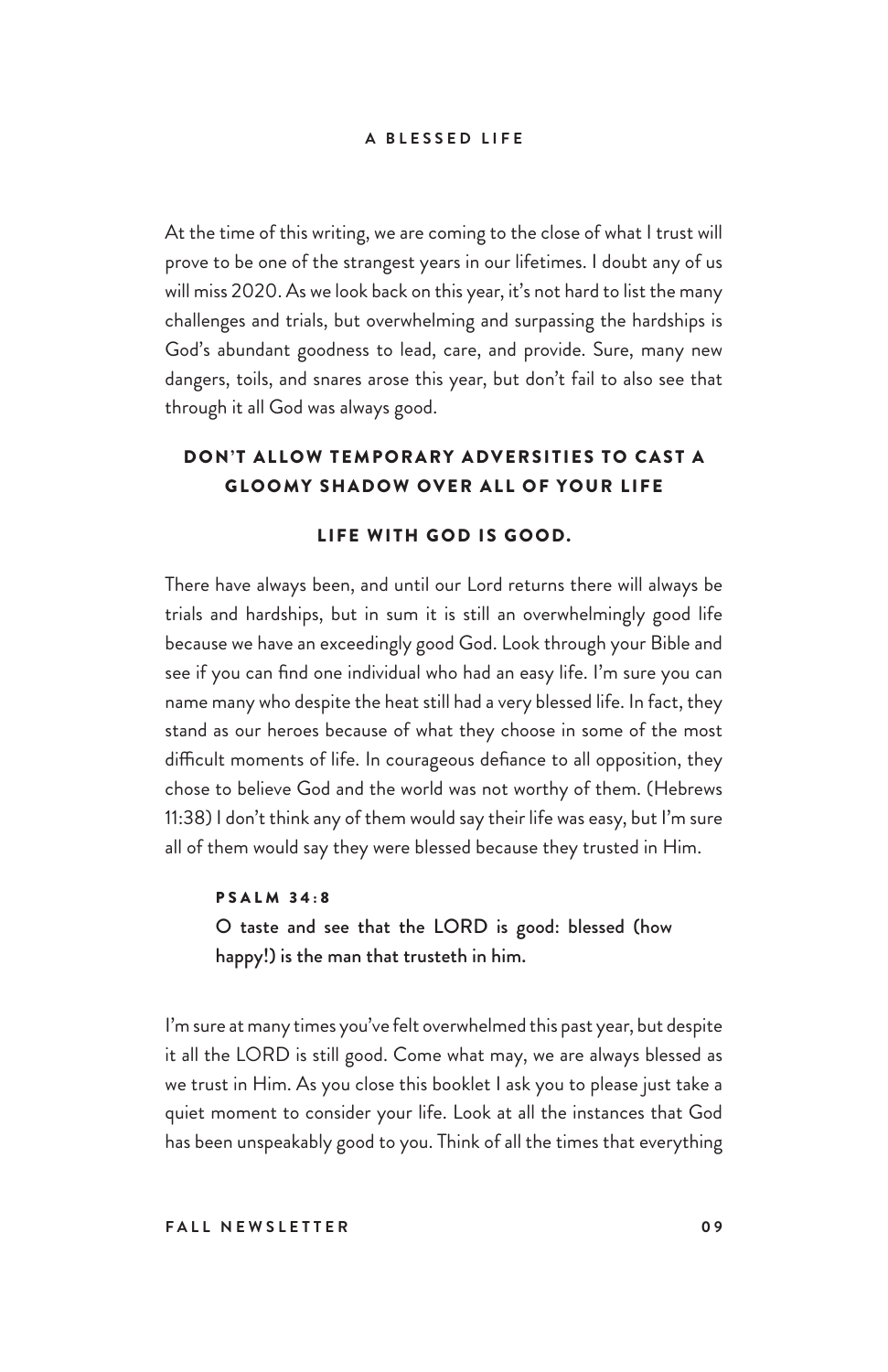seemed to hang in the balance, but God still came through. Reflect on how He has always been there to strengthen, comfort, and tenderly care for you over this past year and every year. Take this moment to give Him worthy thanks and praise.

## YOUR LIFE WITH YOUR GOD IS A BLESSED LIFE